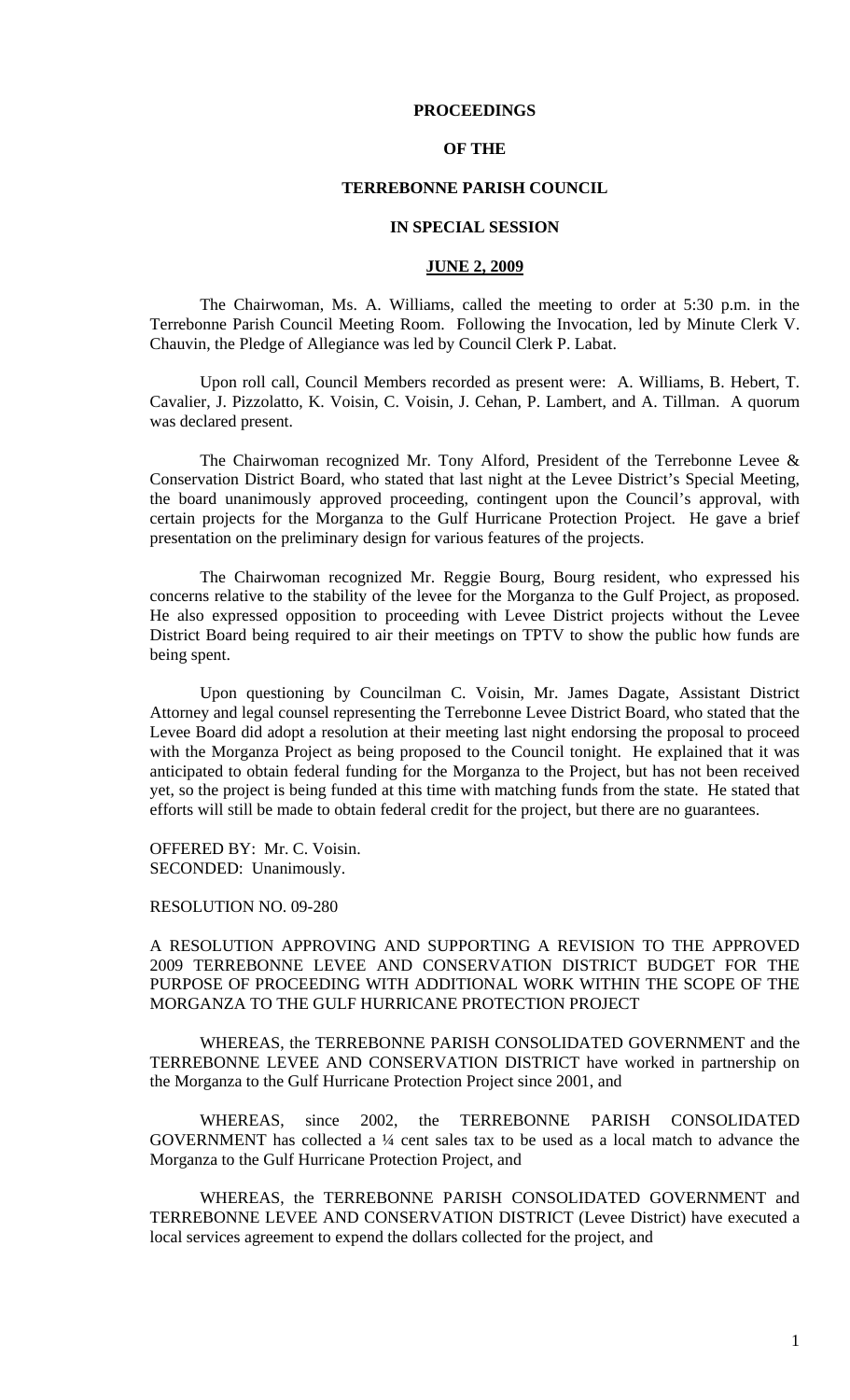WHEREAS, as part of this local services agreement the TERREBONNE PARISH CONSOLIDATED GOVERNMENT must approve expenditures from this sales tax fund as part of its annual budget, and

 WHEREAS, on October 8, 2008, following a presentation by Levee District Interim Executive Director Windell Curole on a general listing of expenditures and projects to be undertaken by the Levee District, the Terrebonne Parish Council voted unanimously to approve the 2009 Sales Tax Budget of the Terrebonne Levee and Conservation District, and

 WHEREAS, the State of Louisiana has recently provided or committed significant additional matching funds to the TERREBONNE LEVEE AND CONSERVATION DISTRICT, for the Morganza to the Gulf Hurricane Protection Project, as evidenced by attached Exhibit 1, and

 WHEREAS, as a result of these additional matching funds, the TERREBONNE LEVEE AND CONERVATION DISTRICT wants to initiate preliminary engineering design, final engineering design, and/or construction of several new features along the Morganza to the Gulf Hurricane Protection Project alignment to further and more promptly enhance the protection of the citizens and properties of this parish, and

 WHEREAS, the TERREBONNE LEVEE AND CONSERVATION DISTRICT has approved and sent to the State of Louisiana a priority listing of this new work and component features of the Morganza to the Gulf Hurricane Protection Project, and

 WHEREAS, this new work requires a revision to the previously approved expenditure of sales tax funds to comply with the terms of the local sales tax services agreement between TERREBONNE PARISH CONSOLIDATED GOVERNMENT and TERREBONNE LEVEE AND CONSERVATION DISTRICT, and

 WHEREAS, the TERREBONNRE LEVEE AND CONSERVATION DISTRICT has prepared the necessary budget amendment, adopted by its Board of Commissioners on June 1, 2009, to provide for preliminary engineering design and final engineering design for Levee Reaches F, H-2 and J-3 and associated tie ins, and for movable flood control barges and associated structures at Bayou Grand Caillou, Houma Navigational Canal, Bush Canal, and Placid Canal, said budget amendment attached hereto as Exhibit 2, also includes authorization for construction funds for levee Reach H-2 and moveable flood control barges and associated structures for Bush Canal and Placid Canal along the Morganza to the Gulf Hurricane Protection Project alignment.

 NOW, THEREFORE BE IT RESOLVED BY THE TERREBONNE PARISH COUNCIL, on behalf of the Terrebonne Parish Consolidated Government, that the Council hereby approves and supports a revision to the previously adopted sales tax allocation for the TERREBONNE LEVEE AND CONSERVATION DISTRICT so as to allow for expenditures relating to Preliminary Engineering Design and Final Design for Levee Reaches F, H-2 and J-3 and associated tie ins, and movable flood control barges and associated structures at Bayou Grand Caillou, Houma Navigational Canal, Bush Canal, and Placid Canal, along the Morganza to the Gulf Hurricane Protection Project alignment, which said budget amendment shown on Exhibit 2 also includes authorization for construction funds for levee Reach H-2 and moveable flood control barges and associated structures for Bush Canal and Placid Canal.

THERE WAS RECORDED:

YEAS: A. Williams, B. Hebert, T. Cavalier, J. Pizzolatto, K. Voisin, C. Voisin, J. Cehan, P. Lambert and A. Tillman. NAYS: None. ABSTAINING: None. ABSENT: None. The Chairwoman declared the resolution adopted on this, the  $2<sup>nd</sup>$  day of June, 2009.

\* \* \* \* \* \* \* \*